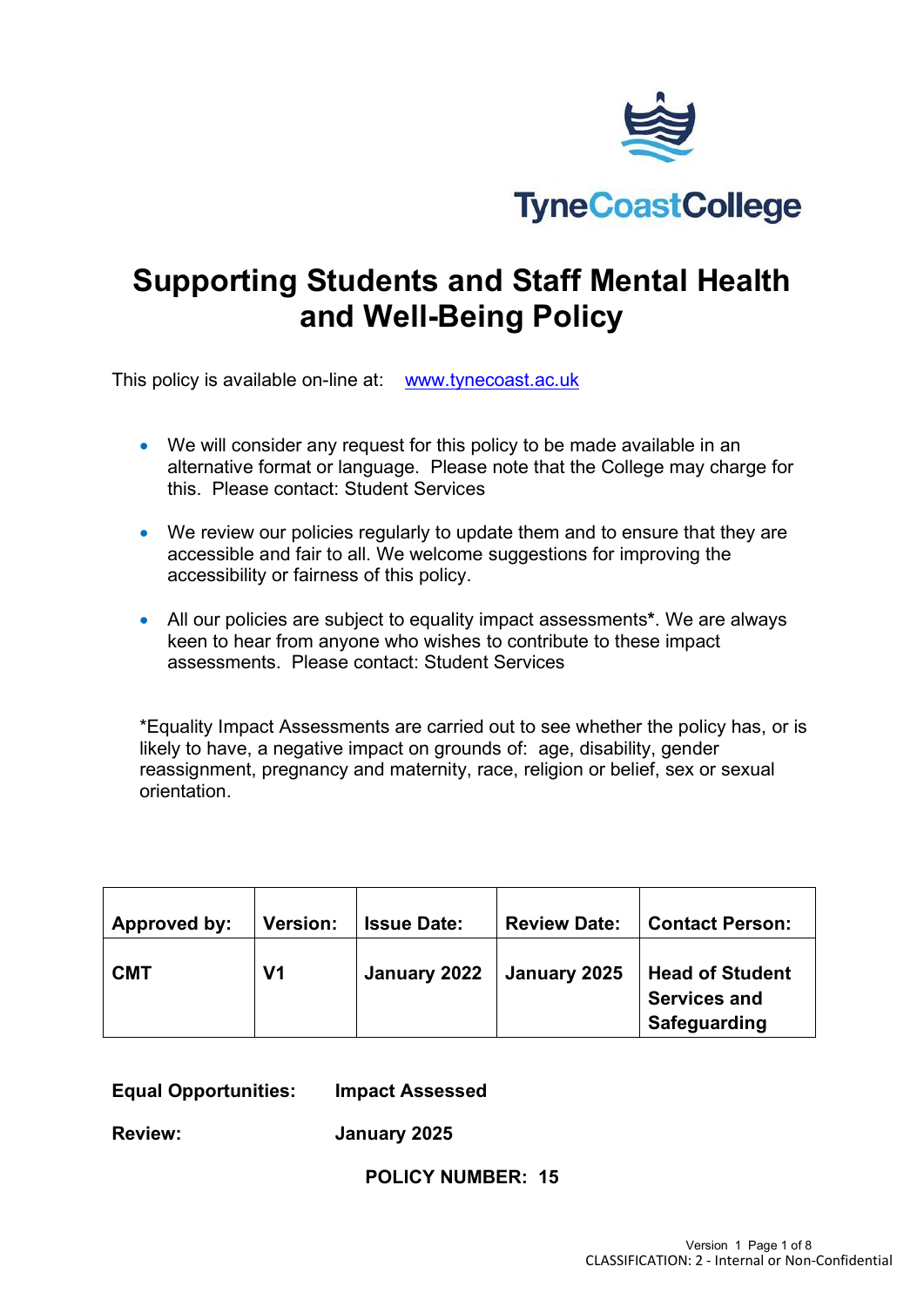# **Supporting Student and Staff Mental Health and Well-Being Policy**

## **1 Policy Statement**

Tyne Coast College aims to provide a supportive environment in which students and staff can work effectively to achieve personal, professional and organisational goals.

We are committed to supporting the mental health and wellbeing of our students and staff. We encourage students to be open and feel comfortable about talking about their mental health and well-being, we know that everyone experiences different life challenges, and that each of us may need help to cope at stages in our lives. We understand that anyone and everyone may need additional emotional support.

The promotion of positive mental health and well-being is the responsibility of all staff and students.

#### **2 Scope**

The Policy covers all members of the College Community.

## **3 Legislation**

- Human Rights Act 1998 applies to this Policy.
- The Equality Act 2010

#### **4 Policy Aims**

The College will;

- Ensure our students and staff feel comfortable sharing any concerns and worries.
- Support students and staff to form and maintain relationships.
- Encourage students and staff to be confident and help to promote their selfesteem.
- Help students and staff to develop resilience and ways of coping with setbacks.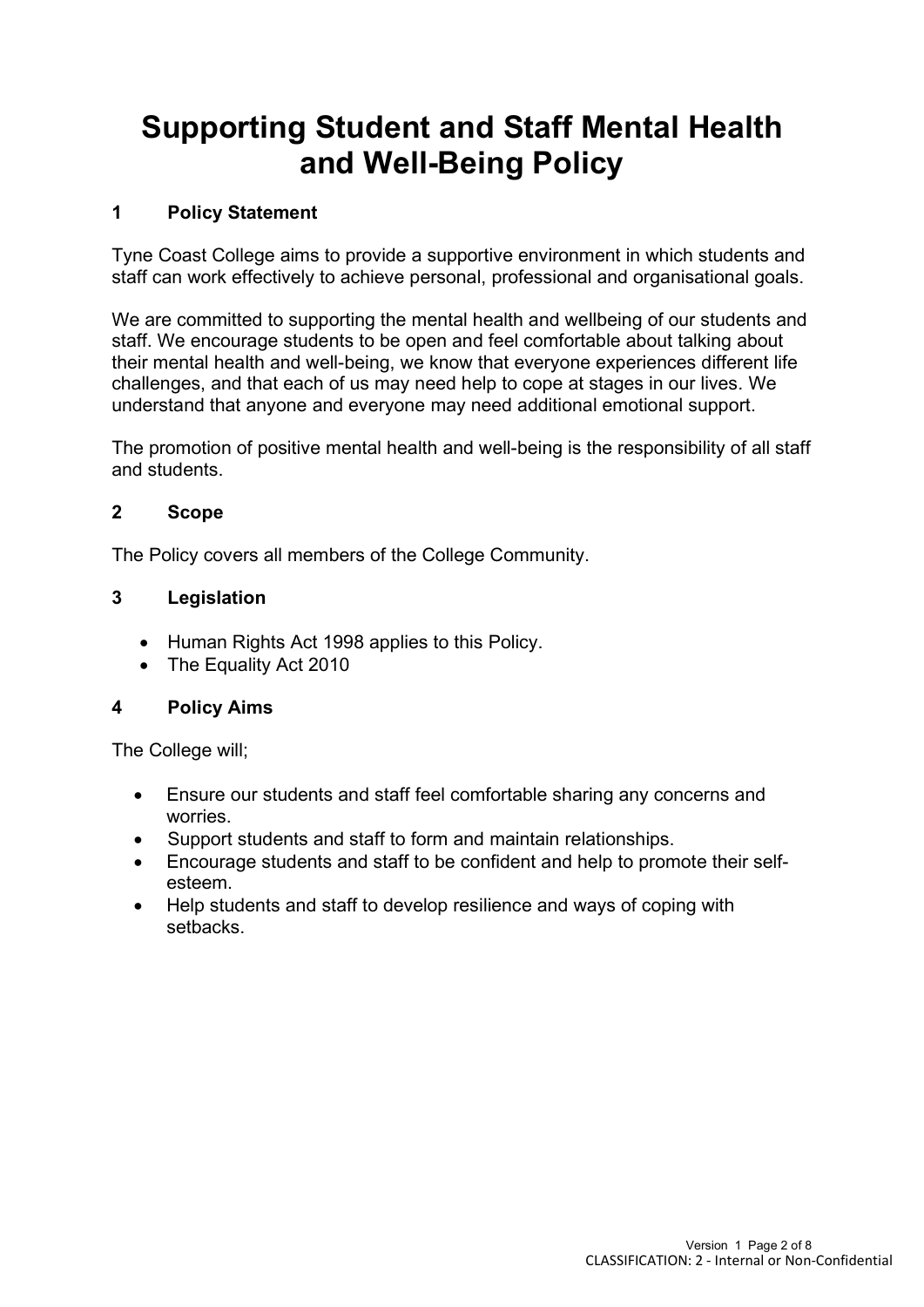The College will promote a healthy environment by:

- Actively promoting positive mental health and emotional wellbeing to all students and staff.
- Promote opportunities for students and staff to seek support and guidance when it is needed
	- Providing opportunities to develop a sense of worth and to reflect.
	- Promoting our students' voices and giving them the opportunity to participate in decision making.
	- Celebrating each student for who they are and making every student feel valued and respected.
	- Adopting a whole College approach to mental health and providing support to any student that needs it.
	- Raising awareness amongst staff and students about mental health issues and their signs and symptoms.
	- Enabling staff to respond to early warning signs of mental-ill health in students.
	- Celebrate both academic and non-academic achievements.
	- Supporting staff who are struggling with their mental health.
	- Provide regular training opportunities for all staff

# **5 College Support and Services for Students and Staff**

The College approach seeks to minimise the triggers for poor mental health, promote wellbeing and equip our students and staff to build resilience, develop skills to manage their own well-being and prepare them for working life.

The College will continue to be ambitious in its approach to supporting students and staff with their Mental Health and Well-Being, new initiatives and ways of providing support will be a key objective of the working group.

# 5.1 **Dedicated Pastoral Support Team**

All students will have access to an Intervention Mentor who they can discuss and share concerns with. Students can self-refer to the mentor service or be referred by a tutor. The Intervention Mentor will provide guidance and support on a wide range of areas, signpost the student to appropriate services or work 1-1 for a time limited period.

The tutorial curriculum<sup>[1](#page-2-0)</sup> is developed to give students the skills, knowledge, and understanding they need to keep themselves mentally healthy. This includes resilience techniques and training. Students will benefit from sessions delivered by experienced tutorial coaches and guest speakers who will address topics linked to mental health and well-being. The support APP Togetherall will be promoted through tutorials as a helpful resource for students to engage with.

<span id="page-2-0"></span><sup>1</sup> Full tutorial Scheme of Work can be found in the Student Services, Pastoral, SEND intranet area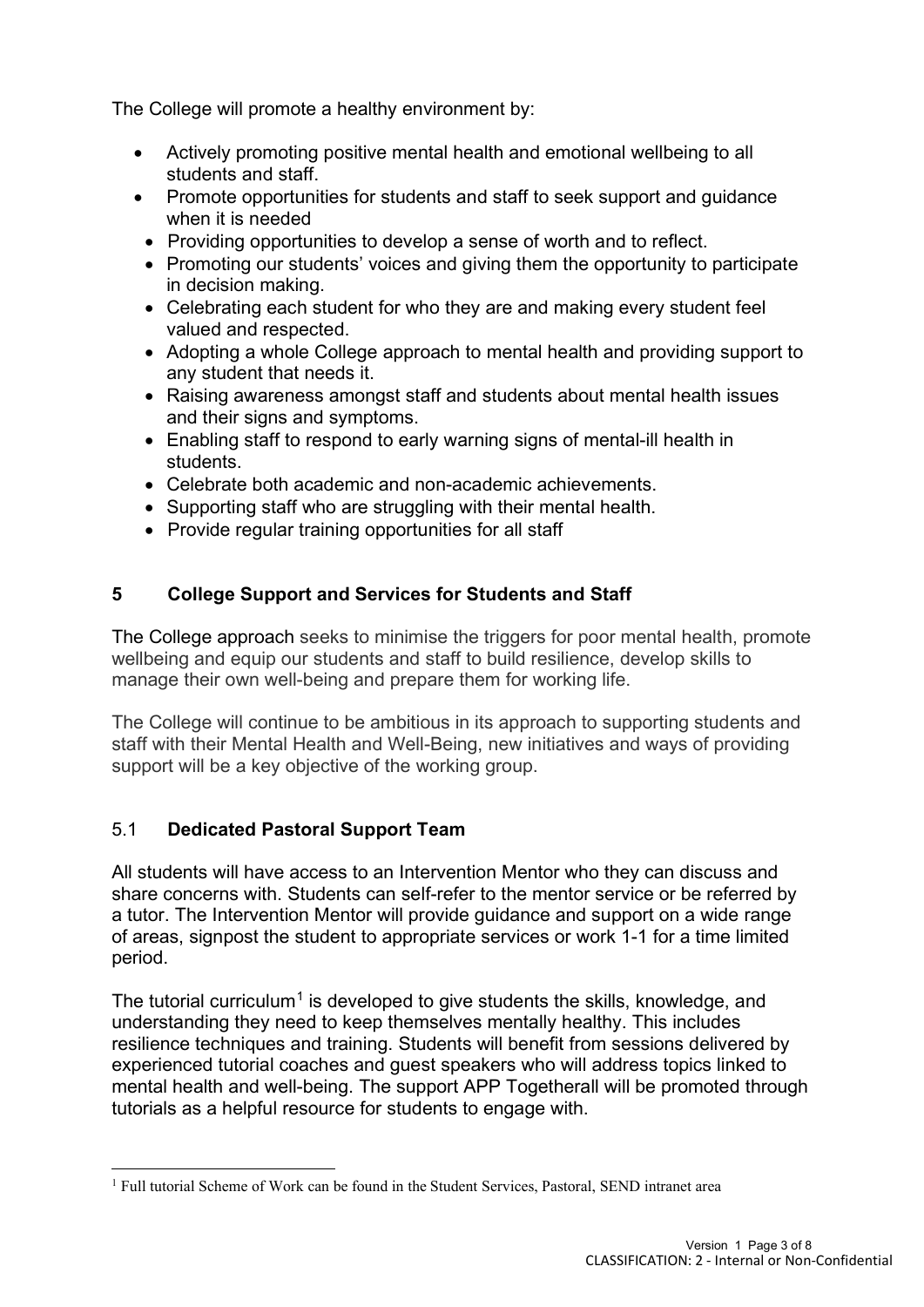The Pastoral team will lead on regional and national awareness raising campaigns to promote Mental Health, drawing on the skills and expertise of the whole College community.

## 5.2 **Mental Health First Aiders**

The College is committed to ensuring the staff working with students are trained appropriately to identify signs and symptoms of common mental health issues. All students will be given details of the trained staff within the Pastoral and ALS Teams and how they can contact them in times of need.

# 5.3 **Counselling Team**

All students and staff will have access to counselling, delivered by highly experienced practitioners alongside trainee student counsellors. Where it is determined face to face counselling is appropriate<sup>[2](#page-3-0)</sup> students and staff will be referred or can self-refer. Following an initial assessment, students and staff will have an allocation of six sessions. Students and staff who require more than six sessions will be considered on a case-by-case basis. All students will be encouraged to engage with the Togetherall App.

# 5.4 **Sports Development Team**

All students will be encouraged to engage with the Sports Development team who can offer a range of physical activities and projects to support positive mental health through Sport.

# 5.5 **Gym facilities**

The College has on-site gym facilities at South Tyneside College. The Lifestyle Centre is a complete gym and fitness suite. It offers a broad range of equipment including treadmills, rowing machines, exercise bikes, steppers, weight machines and free weights. Experienced gym staff are on hand to assist. For more information and membership rates, telephone 0191 427 3782

# 5.6 **24/7 Online therapy and Support Services**

All students and staff will have instance access to Togetherall a online service funded by the College. The Service allows students to engage anonymously online with a wider network of people, outside of College, who understand what it's like to struggle with mental health. Students and staff are able to share thoughts and feelings, ask questions and engage in a range of support at any time of the day or night. The service is led by trained clinicians monitoring the environment guiding people in the right direction with remedial support.

All staff have access to a 24/7 confidential counselling helpline provided by our insurers to support staff with stress and their wellbeing. For further details contact the HR team – [humanresources@stc.ac.uk](mailto:humanresources@stc.ac.uk)

<span id="page-3-0"></span> $2$  List of anticipated reasons for counselling can be found in Appendix 1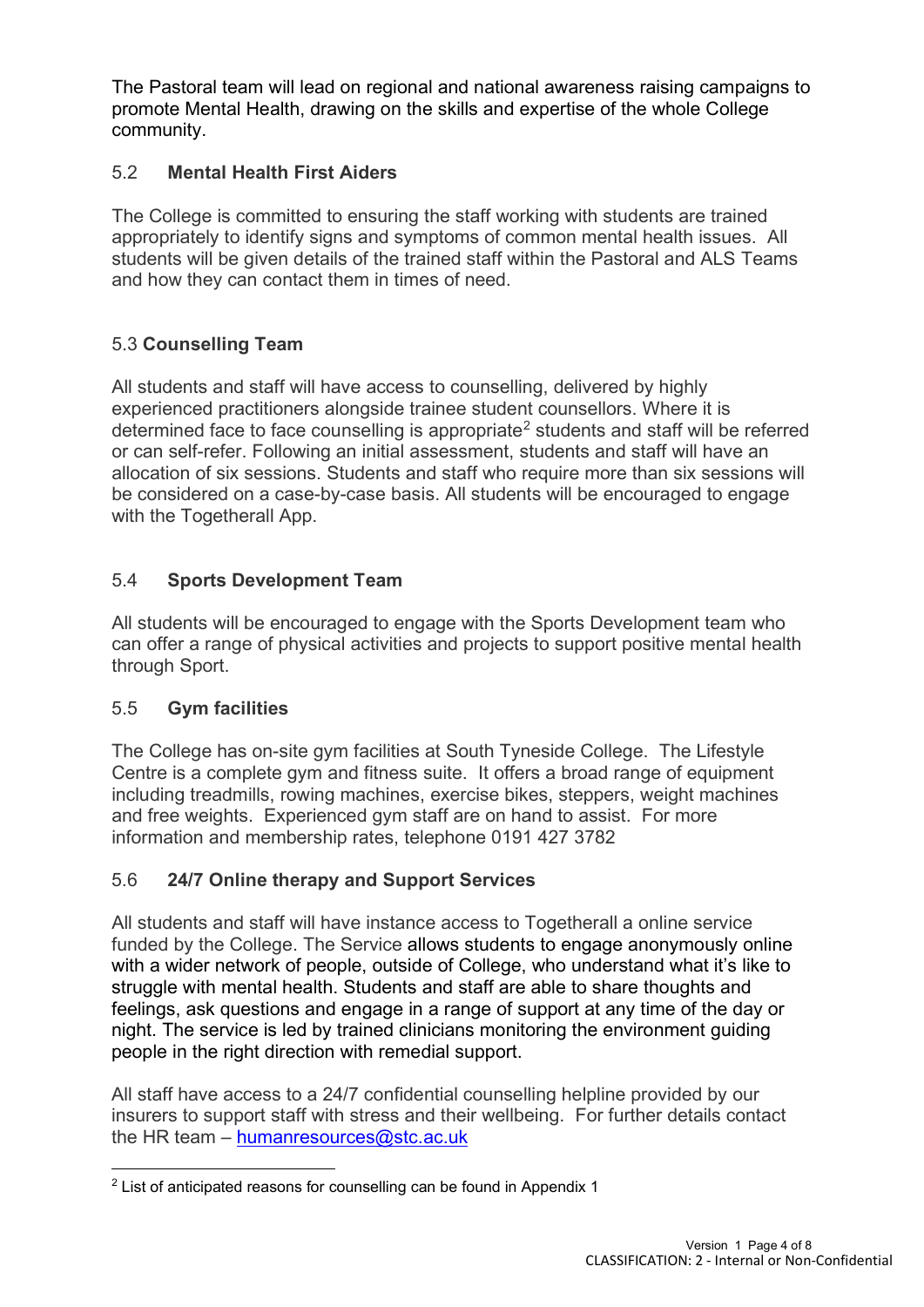## 5.7 **Occupational Health Services**

The College provides access to an occupational health services for staff including annual health checks, flu vaccinations, health screening and absence management referrals to an occupational health professional.

For further details, please contact the HR team – [humanresources@stc.ac.uk](mailto:humanresources@stc.ac.uk)

#### 5.8 **Signposting within the Local Community**

Given the breadth of external services available within the Local Community and through the NHS the College will always ensure students are signposted externally wherever possible. The College will pro-actively work with these services to advertise their services and engage the student community with them.

#### 5.9 **Better Health at Work**

The College has maintaining excellence status with the Better Health at Work Awards. The Award recognises the efforts of employers in addressing health issues in the workplace.

The College is committed to promoting and supporting healthy lifestyles of our staff and a programme of events is scheduled throughout the year.

#### 5.10 **1-1s with Line Managers**

The wellbeing of staff can be affected by a range of influences both work-related and external factors. Health and wellbeing should be discussed in regular 1-1s between staff and their line manager. Any specific health and wellbeing issues should be discussed and addressed and managers should provide support and signposting if necessary.

#### 5.11 **Access to HR**

The HR team is available to discuss confidentially and health or wellbeing issues that staff may be having. The team can provide advice and support on a wide range of issues. For further details please contact – [humanresources@stc.ac.uk](mailto:humanresources@stc.ac.uk)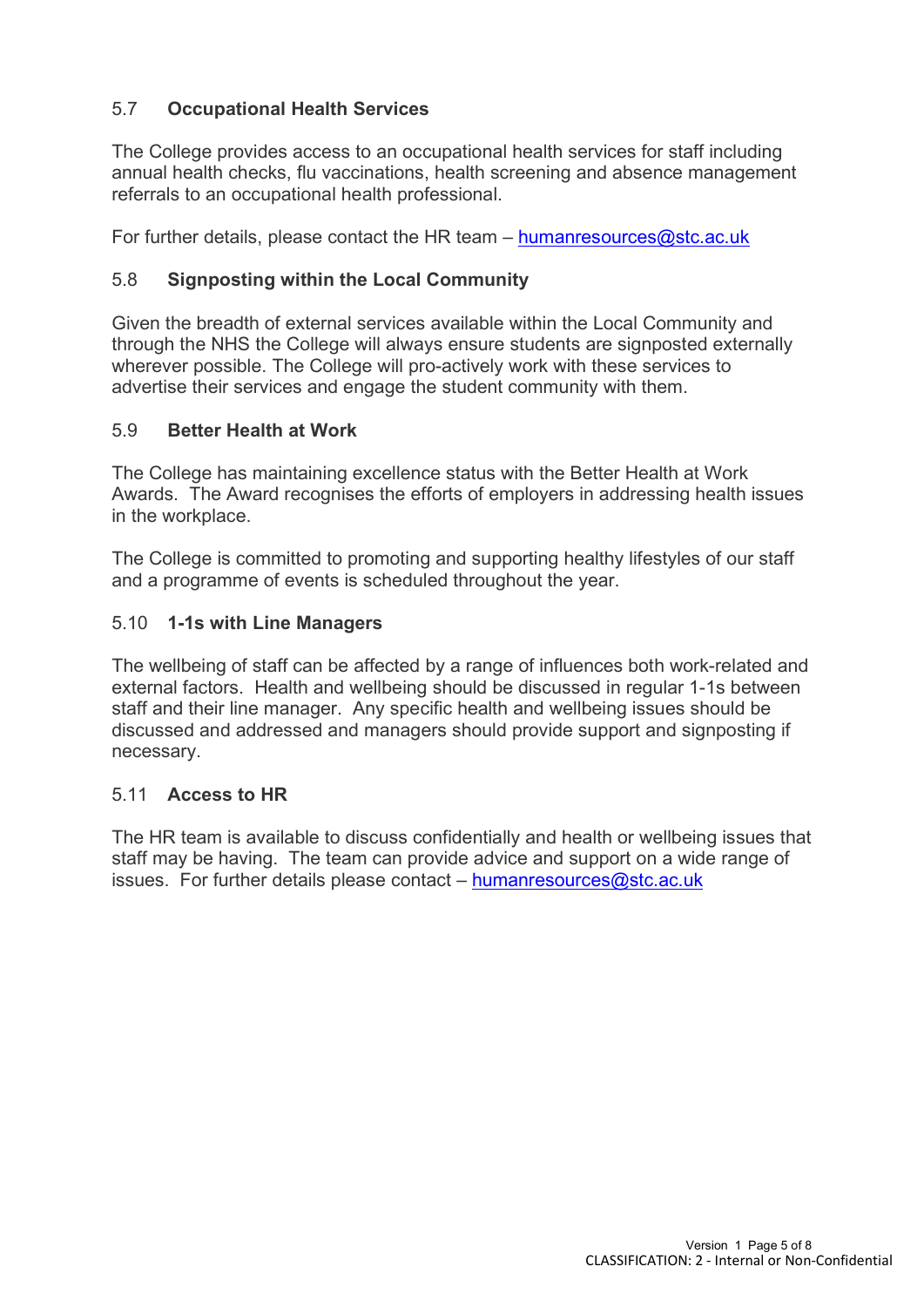## **6 Responsibilities**

All staff have a responsibility to give full and active support for the Policy by ensuring:

- 6.1 The Policy is known, understood and implemented.
- 6.2 Their behaviour at all times takes into account the sensibilities of others.
- 6.3 Everyone is treated with respect and dignity.

Within this general responsibility there are some specific responsibilities:

#### **The Responsibilities of Head of Student Services and Safeguarding**

- Implementation and review of the policy
- Lead the College strategy, action plan and working group for student Mental Health and Well-Being
- Work with Learning and Development to offer regular training opportunities for all staff
- Work with the Student Union to promote positive Mental Health and Well-Being through engaging initiatives

## **The Responsibilities of Additional Learning Support Team (including Pastoral Support)**

- Promote the college Mental Health and Well-Being Support services through interactions with students
- Keep abreast of current initiatives both local and nationally to inform the working group
- Manage the use of the College Well-Being room (STC Only)
- Ensure appropriate communication with curriculmn staff regarding individual students cases via Pro-Monitor

## **The Responsibility of Curriculum Staff**

- Promote the college Mental Health and Well-Being Support services through interactions with students
- Refer students to Colleges Services as required
- Ensure relevant information is recorded on Pro-monitor

## **The Responsibility of Human Resources**

- Implementation and review of the policy
- Lead the College strategy, action plan and working group for staff Mental Health and Wellbeing
- Work with Learning and Development to offer regular training opportunities for staff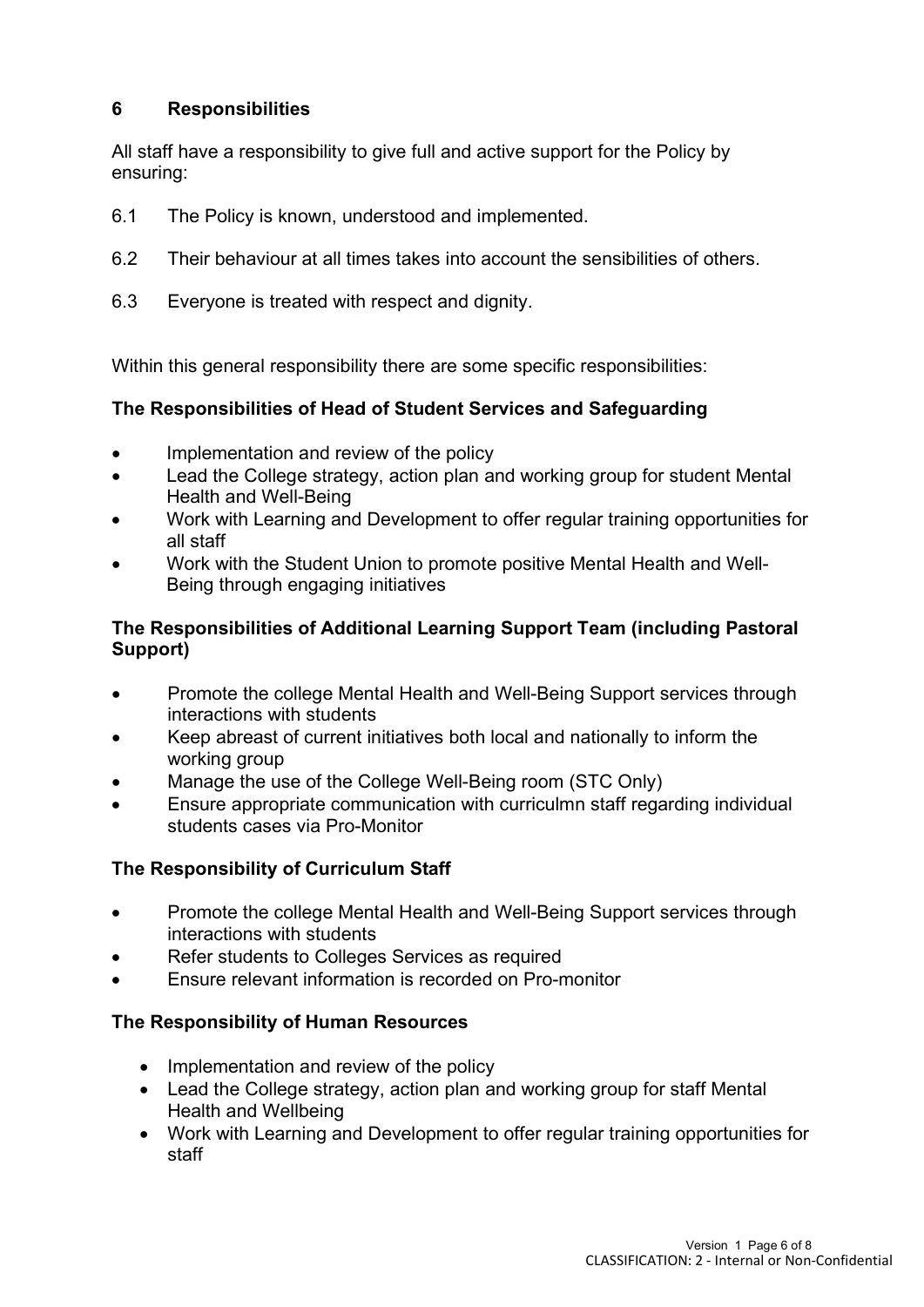• Promote the College Mental Health and Wellbeing Support services available to staff

### **The Responsibilities of Students**

- To engage in Services offered where there is a benefit to their mental health and well-being
- To provide feedback through Student Voice forums on the College approach

#### **Monitoring and Evaluation**

The College's Senior Management Team will monitor the operation of the policy by review of the annual report for Student Support Services.

#### **Related Policies**

Equality and Diversity Policy Admissions Policy Student Voice